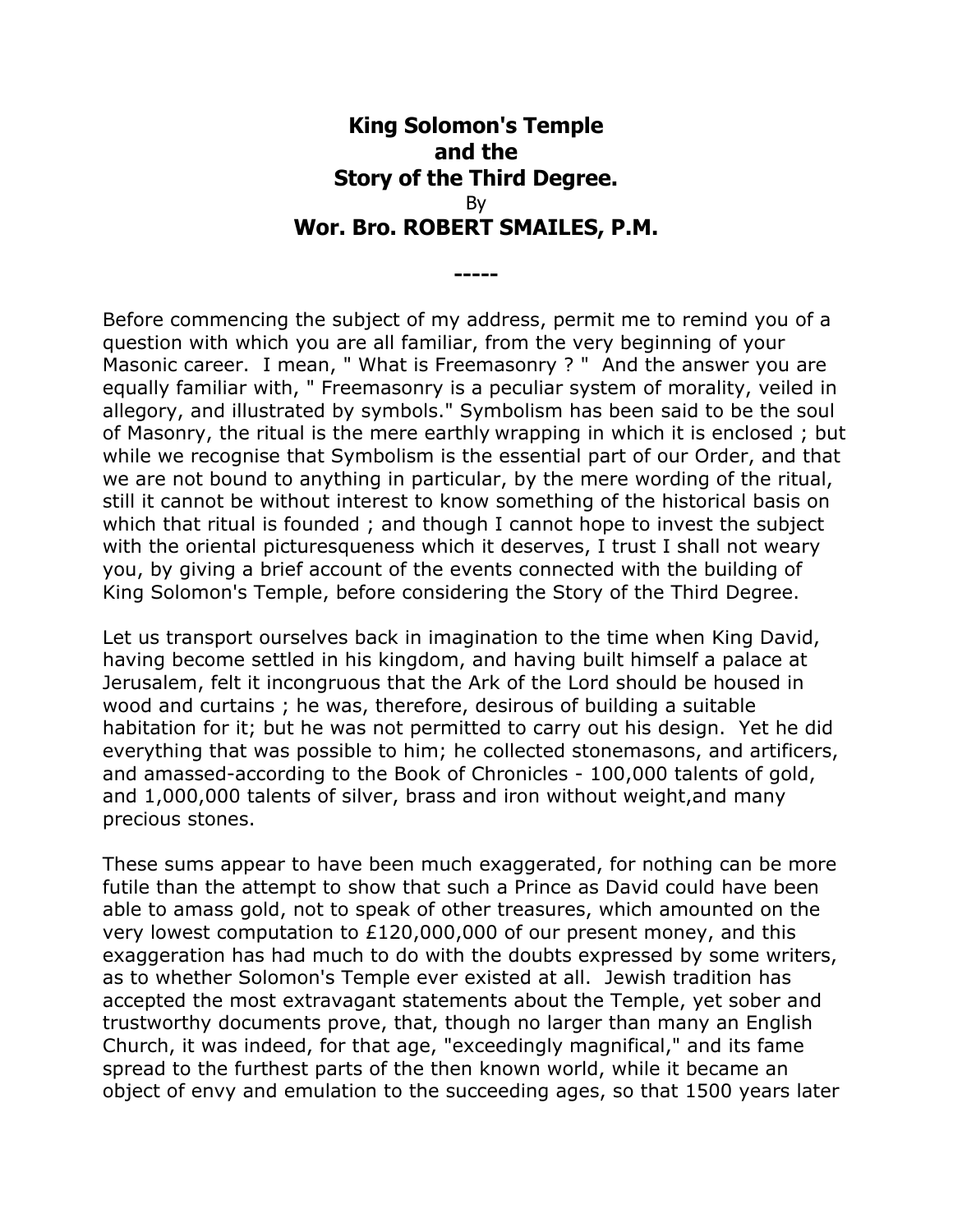the Emperor Justinian, when he had rebuilt the Church of St. Sophia at Constantinople, is said to have exclaimed " at last I have surpassed King Solomon."

David's difficulties were enormous, the Israelites were tent- dwellers and knew nothing of building, and he had not suitable timber at hand. Fortunately for him, to the north-west was the little country of Phoenicia, a narrow strip of land on the Syrian coast, towered over on the east by the Mountains of Lebanon, on whose sunny slopes vast quantities of cedar, cypress, fir, and other trees grew.

Though only a small nation, the Phoenicians were the great colonisers of the day, and excelled in all the arts. They were, however, lacking in food supplies, and had to look to Canaan for corn, wine, and oil. David had therefore no difficulty in forming a treaty with Hiram, King of Tyre, who, in return for the supplies he needed, was quite willing to let David have the timber and workmen he required.

Huge rafts of timber were floated by sea from Tyre to Joppa, a distance of 200 miles, and then with infinite toil, dragged about 35 miles up the steep and rocky roads to Jerusalem. This work was done by a large number of men, over whom overseers were appointed, and of these ADONIRAM was the chief. Adoniram, as you know, is a character of considerable Masonic importance as the reputed successor of Hiram Abif. When his duties as overseer were completed, he was appointed by Solomon to the office of collector of tribute, or inland revenue officer, and he continued to fill this post until the death of the King. He was again appointed by Rehoboam, but the Israelites, who had put up with Solomon's extravagance, owing to his wisdom and reputation, now rebelled, and the venerable old man, grown grey in the service of his country, met with a different reception, for the cry had gone forth " To your tents, O Israel," and they stoned him with stones until he died.

Resuming the story of the Temple ; on the death of David, his son Solomon continued the preparations for a further period of four years, when they were sufficiently advanced to allow of the building being commenced, and the King of Tyre again proved his friendship to Israel by sending HIRAM ABIF to be the chief architect, a man whose skill-like that of Michael Angelo-seems to have been serviceable for every branch of art.

Mount Moriah was found to be a very difficult site for such a building ; the sides of the hill were steep, its summit was rough and of insufficient size for the forecourts of the house. These courts had to be supported by immense walls, which have partly survived the ravages of many conquests. For the skilled work the King had to rely on Sidonian workmen, among whom special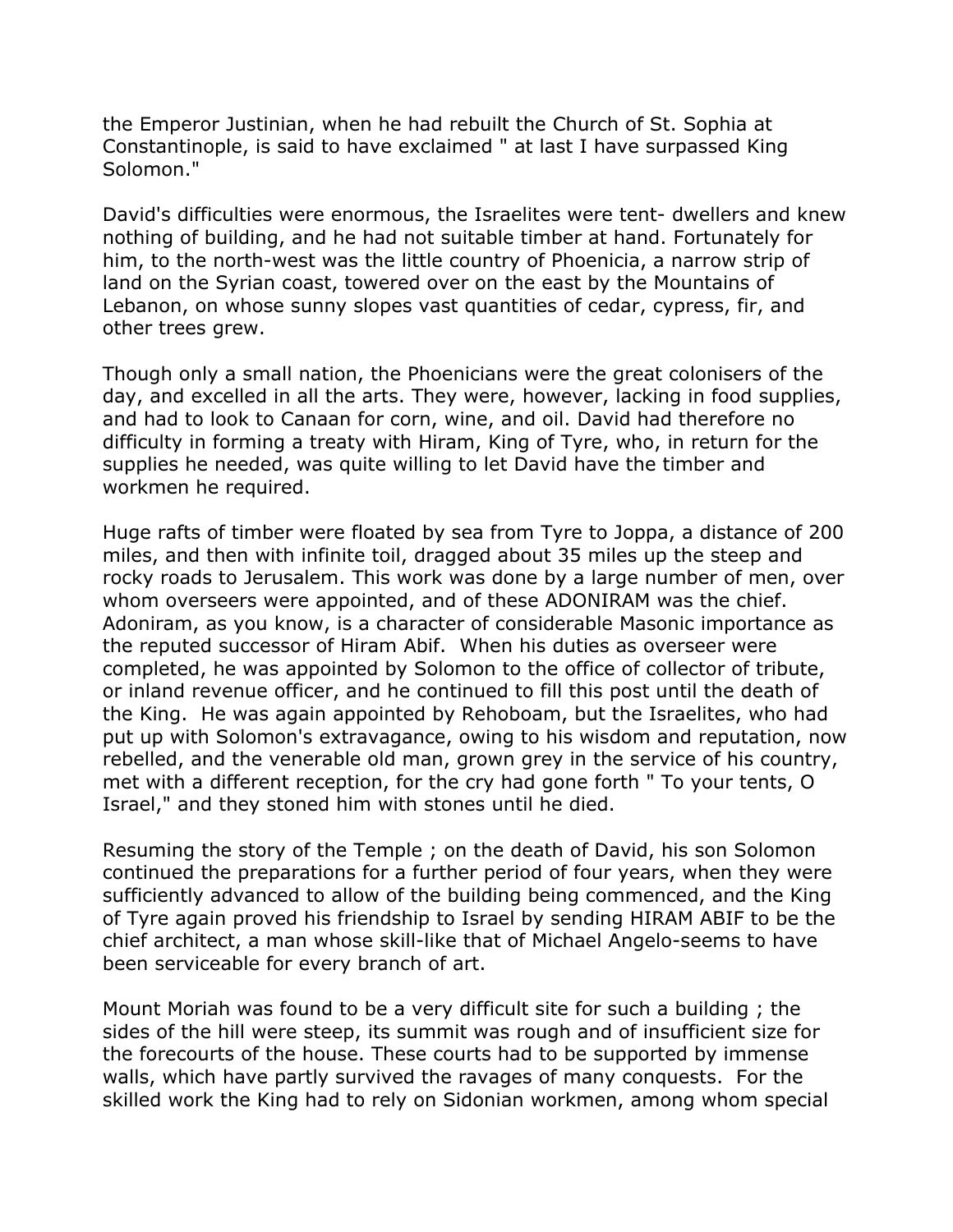mention is made of the GIBLITES (A.V. stonesquarers), the people of Gebal, or Byblos, which was north of Berytos, and nearest to the Cedars of Lebanon. Ezekiel long afterwards mentions the wisdom and artistic genius of this Phoenician community. Even in Homer, the Sidonians are famed for embroidered robes, and skill in workmanship. In addition to so large a host of workmen, others were engaged in casting bronze in earthen moulds ; this was done in the clay soil of the Valley of Jordan, between Zarthan or Zeredathah, and Succoth, and the superintendent of all was HIRAM ABIF.

The character of the architecture, both inside and out, was undoubtedly Phoenician. From Tyre, too, came the use of curtains, dyed in the scarlet juice of the trumpet-fish, and other costly dyes. We know that inside the Temple no stone was visible, all was of gilded cedar- wood, cypress, and olive, variously carved, and tapestried in parts by purple and embroidered hangings. Strangely enough, existing records leave us entirely in the dark as to the external appearance of the Temple, and it is unnecessary to go into the various speculations on the subject.

Let us try to represent, says Dean Farrar, what a visitor would have seen, had he been permitted to wander into the sacred courts and buildings of this most celebrated of earthly shrines. Passing through the thickly clustering houses of the Levites and the Porticoes, he might enter the Temple by one of the numerous gateways mentioned in the Book of Chronicles and elsewhere.

Two gates did Solomon construct, devoted to acts of mercy. Through one gate the bridegrooms used to pass, through the other the mourners. The people on the Sabbath rejoiced with the bridegrooms, and consoled the afflicted. These gates were of wood, overlaid with brass. When the visitor stood in the outer court, he would have seen on one side of the Temple area, a grove of trees, Olives, Palms, Cedars, and Cypresses, which added to the beauty of the building, but were afterwards abused for idolatrous purposes. To pass from the outer court, into the court which Jeremiah calls " the higher court," the visitor would have had to pass up some steps, through an enclosure built with three rows of hewn stones, supported by a cornice of Cedar beams. On the south-eastern side he would have admired the huge laver or basin, for the ablutions of the priests, which was regarded as one of the finest specimens of the skill of HIRAM ABIF. It was made of brass, and was known as " the brazen or molten sea." It had a length and breadth of 45 feet, and stood 7½ feet high, on the backs of 12 brazen oxen of the same height, of which three faced to each quarter of the heavens.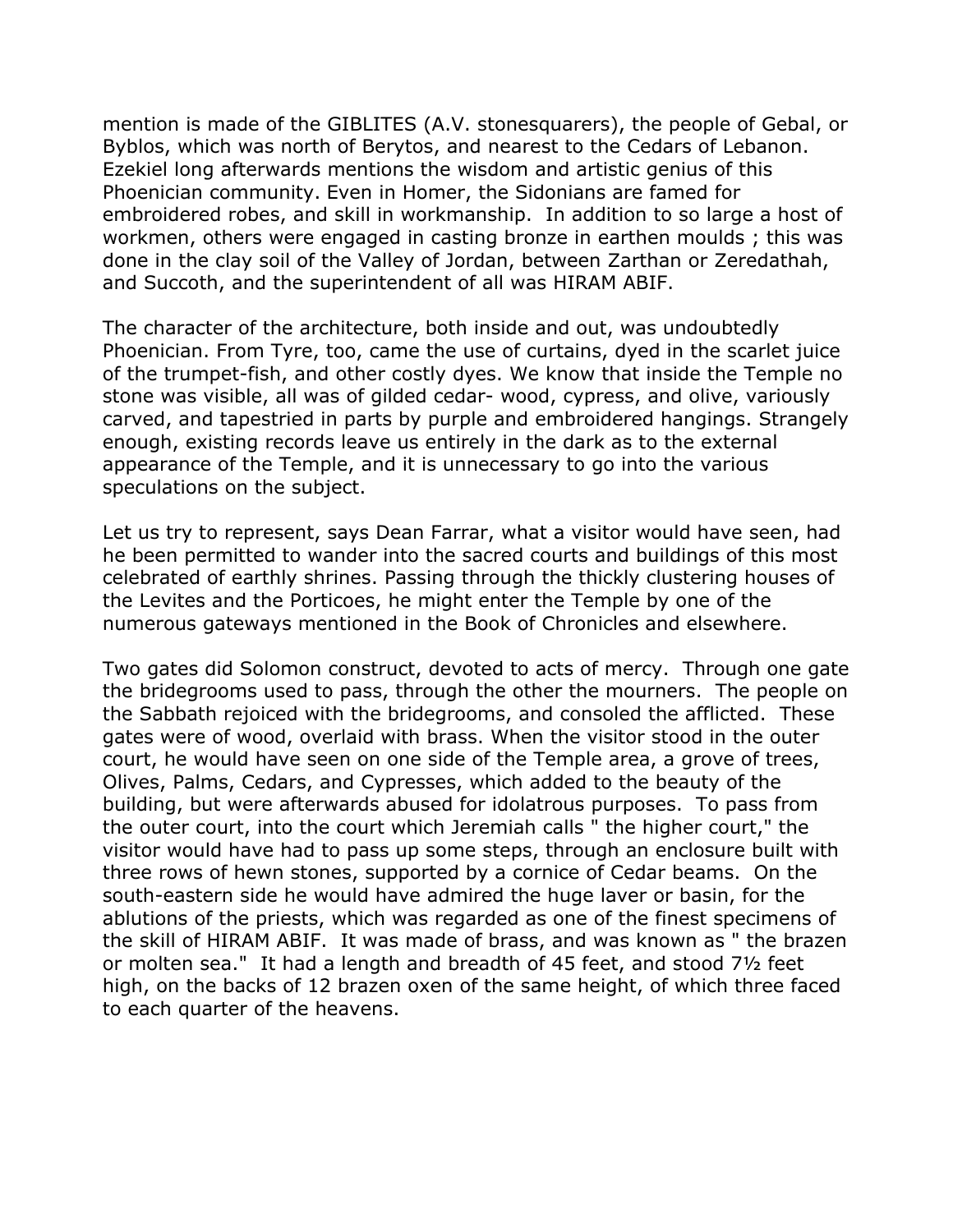Approaching the porch, the eye would have been first caught by two superb pillars, which were regarded in those days as a miracle of art, and which for unknown reasons, received the name of Jachin and Boaz. Strange to say, it is a matter of dispute whether these two pillars stood detached from the porch, or were mere ornaments within it, or formed part of its absolute support, or, as is now believed by many, belonged to a detached gate in front of the porch itself. Ferguson, in his latest designs, supposed that the pillars were not detached like obelisks, but that they supported a screen or gateway, like the vine-bearing screen, described by Josephus and the Talmud, in front of the Temple of Herod. They were broken up and carried away, four centuries later, by the King of Babylon.

The Temple itself was surrounded on two sides by three storeys of chambers. A winding stair led up into the middle chamber of the middle storey, and thence into the upper storey. These chambers communicated with each other, and were, according to Josephus, thirty in number ; they were useful for a multitude of purposes ; it does not appear that they were ever inhabited, but they served as store rooms for the priests' garments, and for the immense accumulations of Temple furniture. You will remember, it was up this winding staircase, our Ancient Fellow Craft Brethren are said to have gone to receive their wages.

I need not go further into the construction of the Temple, except to say that the holiest place was plunged in unbroken and perpetual gloom. It contained nothing but the Ark, and one or two other precious memorials of the Mosaic age.

The whole structure was completed in sacred silence. The awful sanctity of the shrine would have been violated, if its erection had been accompanied by the harsh and violent noises which would accompany the ordinary toil of masons ; every stone and beam had been therefore carefully prepared beforehand, and was merely carried to its place, " so that neither was hammer, nor axe, nor any tool of iron heard in the house while it was building." The erection occupied seven-and-a-half years, in spite of the small size of the actual Temple. Size indeed, was no element of its magnificence, for, as I have said, it was much smaller than many an English Church. But it must be remembered it was not intended for either priests or worshippers. Ancient and Eastern worship was mainly in the open air ; the *Shrine* itself only symbolised the *residence of God*.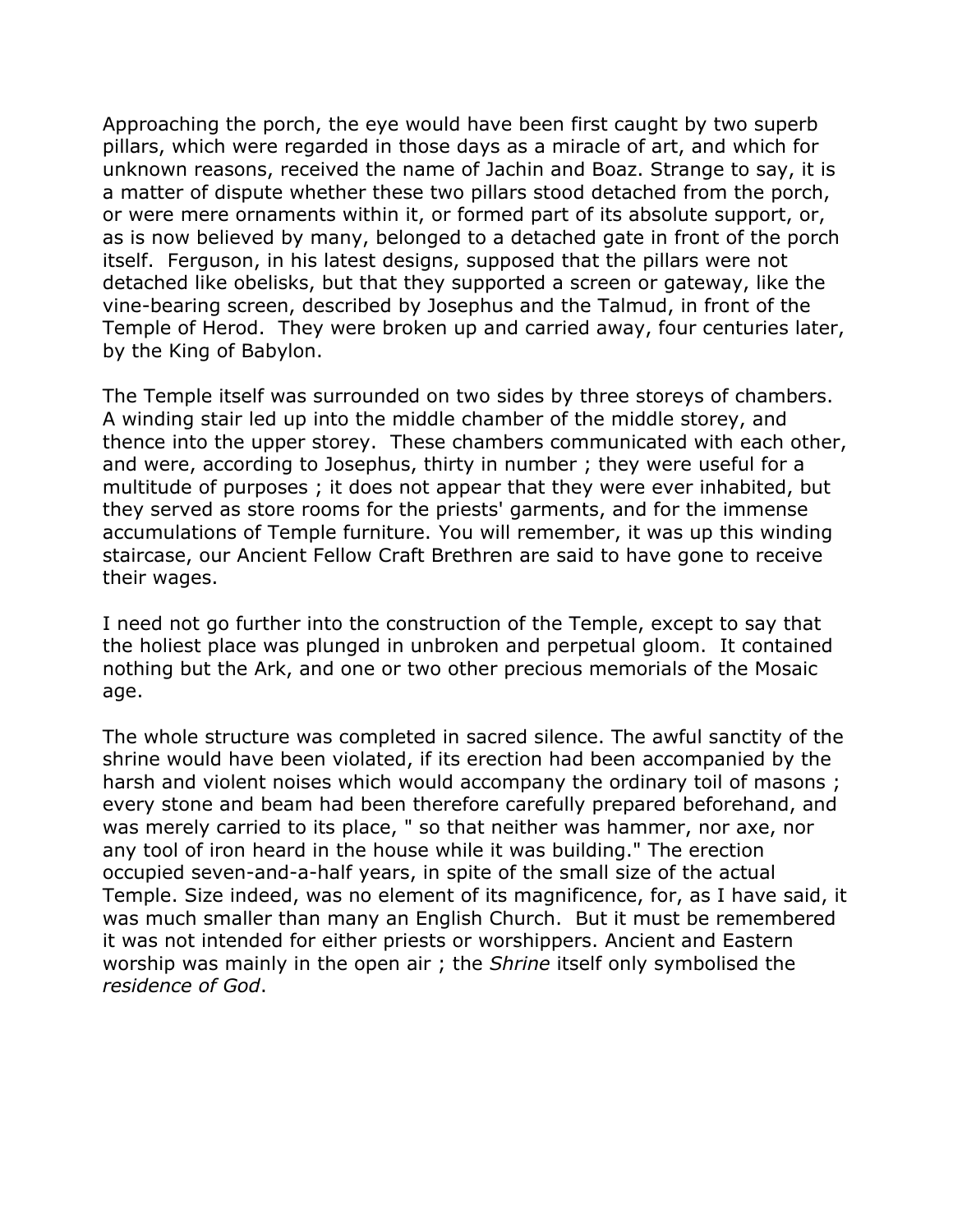And so the Temple was completed, and after a further period of twelve months, for preparation, came the most magnificent ceremony the nation had ever known, viz. the *Dedication*, culminating in the beautiful prayer of Solomon, with the constantly recurring refrain, "Hear, Thou in Heaven, Thy dwelling-place, and when Thou hearest, Lord, forgive."

> "Sacred to Heaven behold the dome appears, "Lo, what august solemnity it wears. "Angels themselves have deigned to deck the fane, "And beauteous Sheba shall proclaim its fame."

The Temple was thenceforth the centre of all the national life of the Jews, and that centre was no idol shrine, no material image, but the symbolic palace of *Him*, whom Heaven and the *Heaven of Heavens* could not contain.

Passing over the visit of the Queen of Sheba, we must carry the history of Solomon a little farther ; he continued his building operations for a period of twenty years, at the end of which time the King of Tyre thought they ought to have a squaring-up, when it was found that Solomon was considerably indebted to him, and also that the exchequer was empty. Solomon, however, made Hiram a present of some country next to Phoenicia with which at first Hiram was very pleased, but when he went to view it, he found it worthless, and that he had been over-reached. Notwithstanding this diplomatic breeze, no breach appears to have been made in the friendship of the two Kings.

Jewish writers in less ancient times cannot overlook HIRAM'S uncircumcision in his services towards building the Temple. Their legends relate, that because he was a God-fearing man, and built the Temple, he was received alive into Paradise, but that after he had been there a thousand years, he sinned by pride, and was thrust down into hell.

You will notice, that while we have this legend about the KING of TYRE, and the authentic record of the death of ADONIRAM by stoning, there is nothing to indicate the end of HIRAM ABIF. It has been urged by some that there were two architects, father and son, and that the father was killed as stated in our ritual, and succeeded by the son. This theory is based on what I think is a wrong translation of the word "Abif," and occurs in the message from the KING OF TYRE to SOLOMON : "And now I have sent a cunning man, endued with understanding of Hiram, *my father's*."Abif is a compound name : "Ab," meaning "father,"is a token of respect, and "I," or "If," the definite article, and is not intended merely in the parental sense, as Abraham, the father of the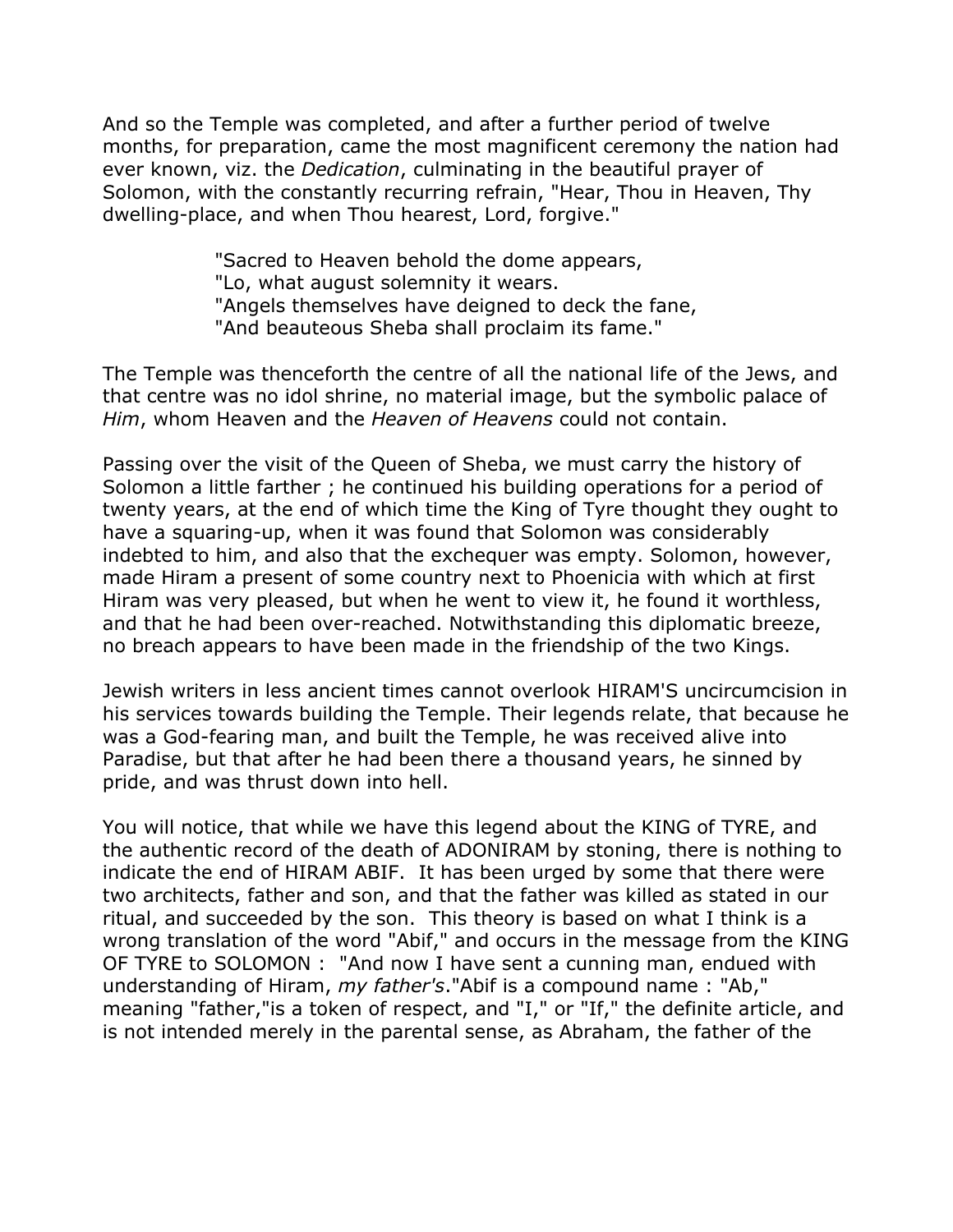faithful, but Abif is more properly *the father* or *master builder*. I think we are bound to conclude there was only one great architect for the Temple, and this prototype of our Order disappears very modestly from view in the simple words recorded in the Book of Chronicles, "And HURAM *finished* the work he had to make for KING SOLOMON for the House of God."

And now we will change the scene from this vision of Eastern splendour, to the more sombre atmosphere of London, at the beginning of the eighteenth century, when four Lodges, meeting at such quaint houses *as "The Goose and Gridiron*," "*The Rummer and Grapes*," the "*Apple Tree Tavern*," and the "*Crown Ale-house*," decided to form themselves into a GRAND LODGE in order to reform and reorganise Freemasonry in accordance with the spirit of the age, of which Lodge ANTHONY SAYER was elected Grand Master in 1717.

Of the men who took part in this reorganisation, the three most eminent were Dr. Theoph. Desaguliers, the Rev. James Anderson, and George Payne. Payne was the second Grand Master in 1718. Anderson was afterwards asked to write the Book of Constitutions. Desaguliers was third Grand Master, and of this triumvirate, probably the most important. He was the son of a French Protestant Minister, and was born at Rochelle in 1683. After the edict of Nantes, he with his father came to London in 1685. His education was finished at Oxford, and in the course of time he attained considerable notoriety as a mathematician and natural philosopher. In 1705 he gave a course of public lectures on experimental philosophy, which were attended by persons of all classes of society. In 1723 he was commissioned by Parliament to devise a plan for heating and ventilating the House of Commons, which he effected in a very ingenious manner. There are some occurrences in the life of Desaguliers which merit particular attention, as having exercised a peculiar influence on the Masonry of his day. His love of mechanics, and the prominent part which that science plays in operative Masonry, no doubt induced him to become a member of the Fraternity. He soon, however, found the Brethren could teach him nothing. On the other hand, the spirit of toleration which he found prevailing among the members of the Fraternity, peculiarly grateful to one who had suffered from religious intolerance, inspired him with the idea of reconstructing the Society on a basis which should unite together in harmony, those who were divided by religious and political schisms. In carrying out his plan, he was materially aided by the high position he held in society, and by the widespread acquaintance he enjoyed.As a French refugee he was, of course, a zealous Protestant, and this fact must have influenced him in making alterations in the ritual of Masonry, in which several changes were made subsequent to 1717, for the purpose of divesting it of some of the lingering remnants of Romanism.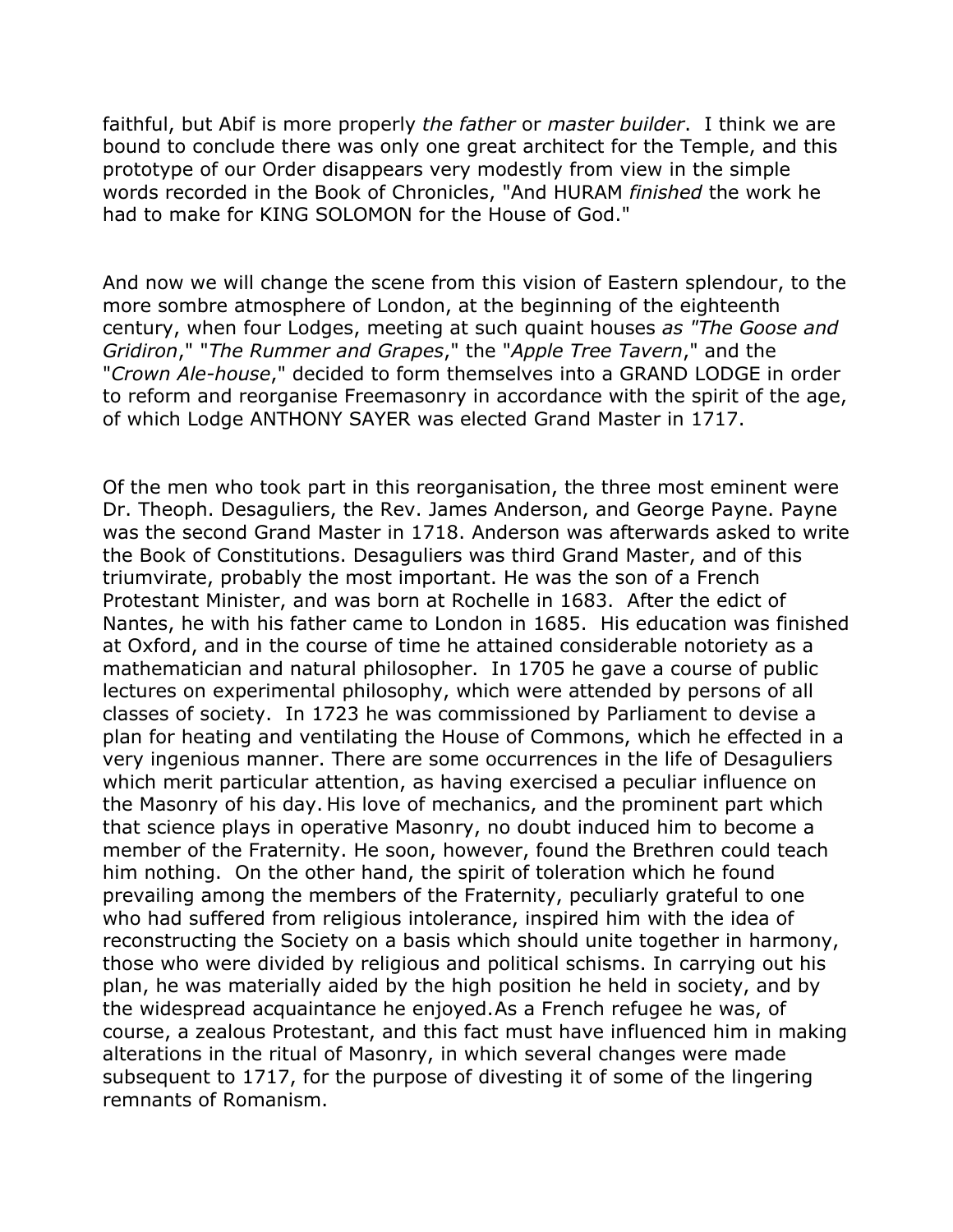Of these changes, the most important was the fundamental one which is at the root of our present system that of belief. You will remember the old Charges all began with an invocation to the Trinity; later this seems to have been changed to God and the Holy Church; the latter was now dropped, and a simple belief in the Deity only imposed on initiates. One cannot help thinking that the leaders of the movement belonged to the Latitudinarian School of Theology, as this school was distinguished from both Puritans and High Churchmen by their opposition to dogma, and by their preference of reason to tradition, an example of which we have in that beautiful portion of the ritual, where we are forcibly impressed to "listen to the dictates of reason."

## **A PHILOSOPHICAL ESSAY ON DEATH.**

The Story of the Third Degree is a philosophical essay on Death, in which is recited the supposed death of Hiram Abif, at or about the completion of King Solomon's Temple, and just as it is the sum of the small which makes the large, and a simple word may plant the seed which, in its time, blossoms into fragrant action, and alters the courses of lives, rounding life itself into its fullest beauty, so this tragedy of the Tyrian architect has blossomed into an Order, whose branches are extended over the whole surface of the habitable globe, and of which we are justly proud.

We have seen, however, that there is no historical foundation for this story, and I have it on the authority of Bro. HUGHAN, that ritualistically HIRAM ABIF is unknown before the THIRD DEGREE, and this has not been traced before 1723-7. Many eminent Masons have sought for the story in the *Miracle Plays* of the Middle Ages, but without success. The question then arises, Was the story entirely originated by the compilers of the new ritual, or was there some foundation for it existing in the CRAFT GUILDS before the formation of GRAND LODGE ?

It is not to be supposed that Brethren, who a generation later, split up on very simple points into *Ancients and Moderns*, would allow an entirely new legend to be introduced into Freemasonry, and I think there is sufficient evidence to prove that some story of HIRAM, *the Builder*, was known to Masons before this period.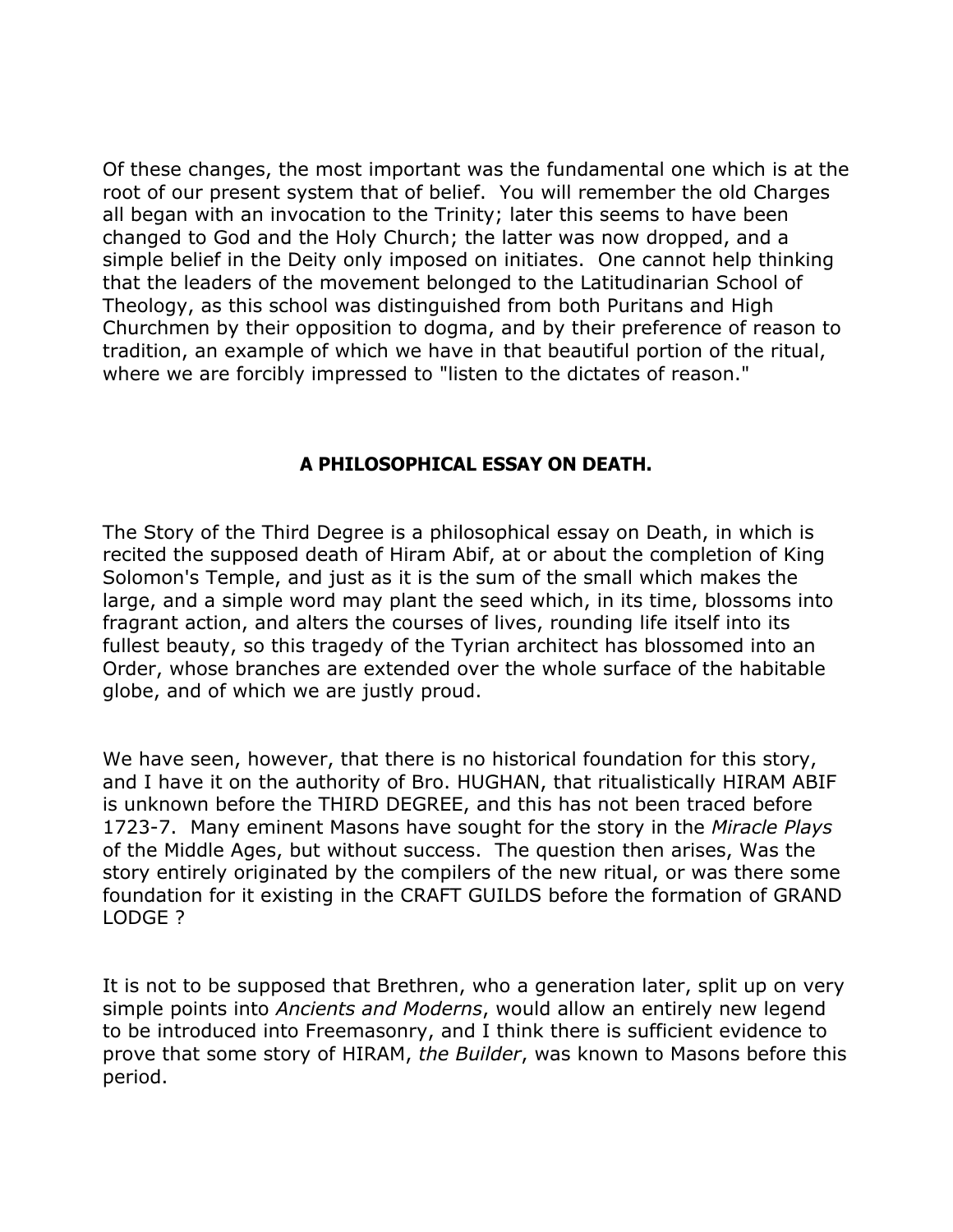In the account of the Installation of the DUKE OF MONTAGU as Grand Master in 1721, we read that "immediately afterwards, as if unpremeditatedly, the Grand Master Montagu nominated Dr. John Beal, Deputy Grand Master, who was invested and installed into the chair of HIRAM ABIF, to the left hand of the Grand Master.

Professor Swift Johnson has made a study of the literature of the 17th century, with a view of tracing the introduction of the legend during that period, but without success. In a paper read before the Q.C. Lodge, he says :

"As a result of such search as I have made in the subject put before you, we may safely conclude that in the 17th century, the description of King Solomon's Temple excited a very considerable amount of attention and interest; but that in the writings that appeared, there was little, if anything, of Masonic importance. The result may be called a failure, were it not that we should always bear in mind the sound Baconian maxim, that the negative instance is always more valuable than the positive. It shows that the legends were not taken wholesale into our system from an outside source of current knowledge, and leaves us with the alternative that this characteristic of our Craft was either part and parcel of the ancient teaching, or that it was an addition made at or about the beginning of modern Masonry."

Looking further back, we find that in the *first English Bible*, published by Coverdale in 1535, Hiram, the architect, is there spoken of as Hiram Abif, but in all the succeeding translations the "*Abif* " is omitted, and only reappears to our knowledge in Masonry in 1721, so it is fair to presume, it had been handed down orally, through the Masons from the former time.

Then there is what is known as Dr. MARKS' wonderful discovery. Dr. Marks was not a Mason, but a celebrated Hebrew scholar, and in his researches at Oxford, he came across an *Arabic Manuscript* of the *14th century*, in which reference is made to a Masonic sign or password, and which, translated, would read, "*We have found our Lord Hiram*." Bro. Hughan writes me, "Long before such an announcement, a Jewish Rabbi explained just such a reading to Capt. Philips 33° and myself."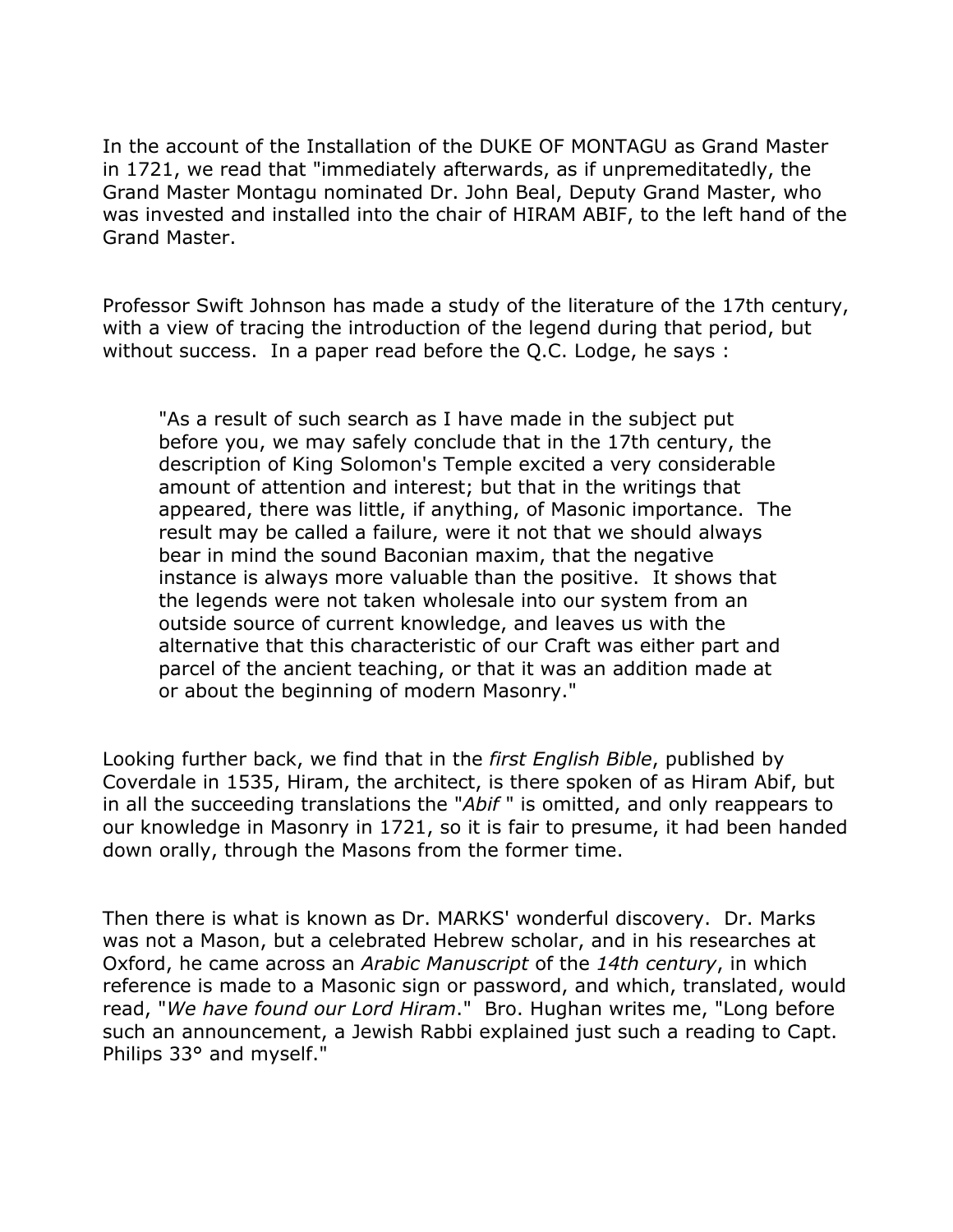Looking abroad for evidence, we find in France a Society called "*Les Companions du tour de France*," which was divided into three*, "Sons of Solomon*," "*Pere Soubise*," and "*Maitre Jacques*," and included other trades besides Masons. PERDIGUIER, a French writer, informs us "that the joiners of Maitre Jacques wear white gloves, because, as they say, they did not steep their hands in the blood of Hiram." Also apropos of "chien," a title bestowed on some of the Companions, he says, "It is believed by some, to be derived from the fact, that it was a dog which discovered the place where the body of Hiram, the Architect of the Temple, lay under the rubbish ; after which, all the Companions who separated from the murderers of Hiram, were called `chiens' or dogs."

I think you will agree that we have some evidence of a legend of the death of Hiram existing before Grand Lodge era. When could such a tale have been incorporated into Medieval Masonry? The late Bro. SPETH once said:

"I can see no epoch more likely than that of the return from the Crusades. The Knights of the Cross were enthusiastic builders ; the remains of their Churches dot the Holy Land to this day. The European builders must, in the nature of things, have required large numbers of native workmen to assist them, and among these the Temple legend, if it existed, would certainly be known. The builders, on their return, would have brought the legend with them, and it would have been adopted all the more readily, as it was in perfect accord with the traditions, aye, even of the practices, of that age in England."

Another factor in the construction of the *Story of the Third Degree* was the exhibition of a large *model of King Solomon's Temple* in *London*, in 1724.

As Prof. Swift Johnson has told us, the Temple seems to have captivated the imagination of a large number of writers during the 17th century, both in England and on the continent. Among the latter, a Spanish Jesuit, called VILLALPANDUS, was the most eminent. In obedience to a royal command, he drew up a description of the Temple, and regarding the plan as being given by the Most High to the wisest of Kings, he incorporated in his account all those excellencies he deemed essential to a most perfect edifice; and this description was practically repeated by Bishop WALTON in his polyglot Bible, published in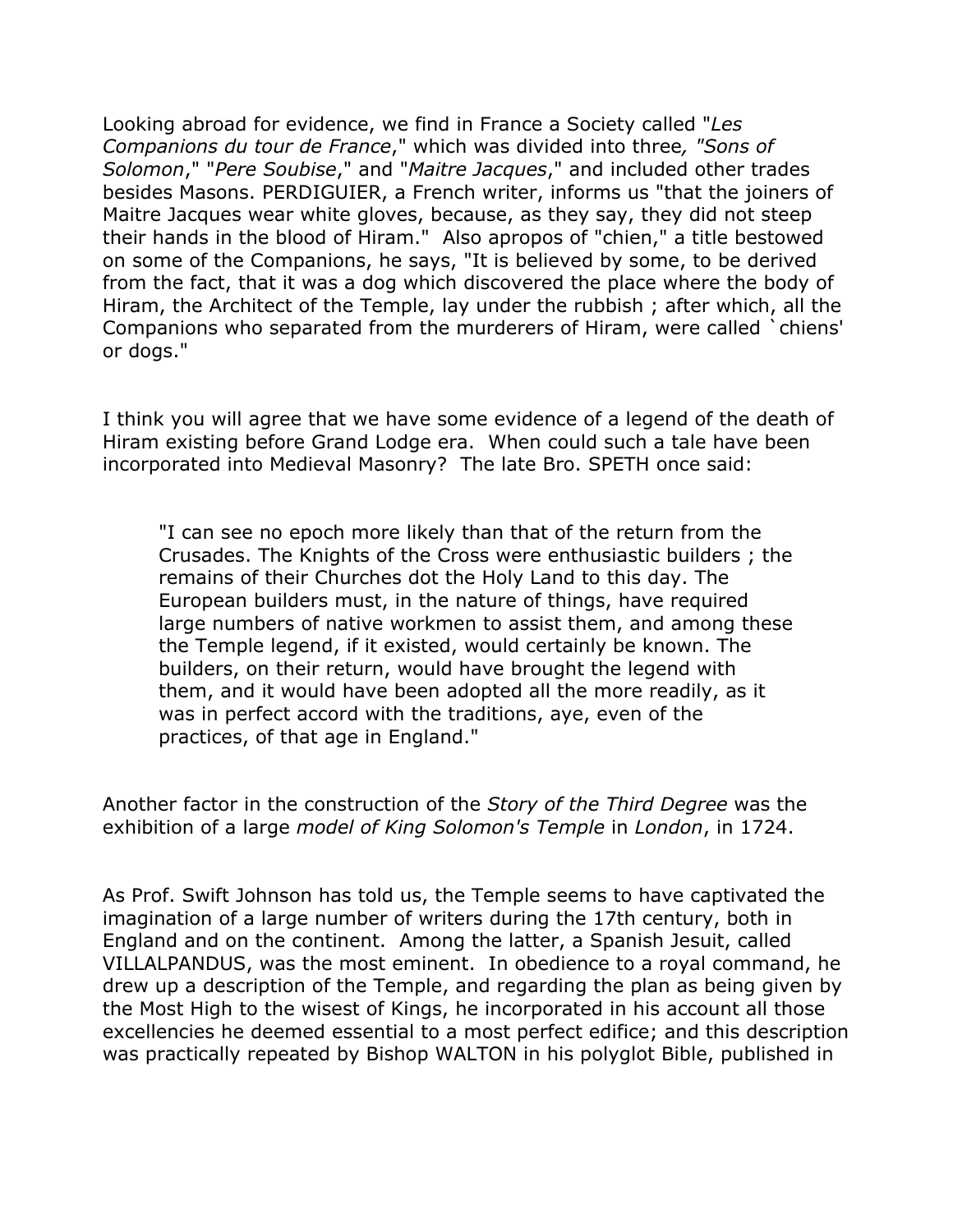1657. Partly in opposition to this description, SAMUEL LEE published his "*Orbis Miraculum*," or the Temple of Solomon portrayed by Scripture light, and this is interesting to us, because we read for the first time of a symbolic meaning attached to the two pillars, B. and J. He says :

"The pillar on the right side, that is, the South, was called *Jachin*-He shall establish, noting the fixedness of the pillar on its foundation ; and that on the left hand, or on the North side, was called *Boaz*, denoting the strength and firmitude of that piece of brass."

JOHN LIGHTFOOT, one of the giants of Biblical criticism, was the first to translate the results of his Hebrew reading into the vernacular, and sums up his account of the Temple in these words :

" And indeed Solomon's Temple did very truly resemble one of our Churches, but only that it differeth in this, that the steeple of it (which was in the porch) stood at the east end."

Hugh Broughton, John Selden a lawyer, John Ogilby, and towards the end of the century, Humphrey Prideaux Dean of Norwich, all had something to say on the subject.

I have quoted these writers to explain the interest which was taken in the exhibition of this model in 1724. A handbook to it was published in 1725, a copy of which is in the possession of Bro. W. H. RYLANDS, from which I will quote the following extracts :

"The Temple of Solomon, with all its Porches, Walls, Gates, Halls, Chambers, Holy Vessels, the Altar of Burnt Offering, the Molten Sea, Golden Candlesticks, Shew Bread Tables, Altar of Incense, the Ark of the Covenant, with the Mercy Seat, the Cherubims, &c."

"The motive of forming this model of Solomon's Temple, which is now seen here in London, was an Opera, representing the Destruction of Jerusalem, acted at Hamborough, and as the Opera House was built at the charge of Councillor Schott, a man very learned and judicious, much renowned for the pains he took to represent his scenes in the most accurate manner, and altogether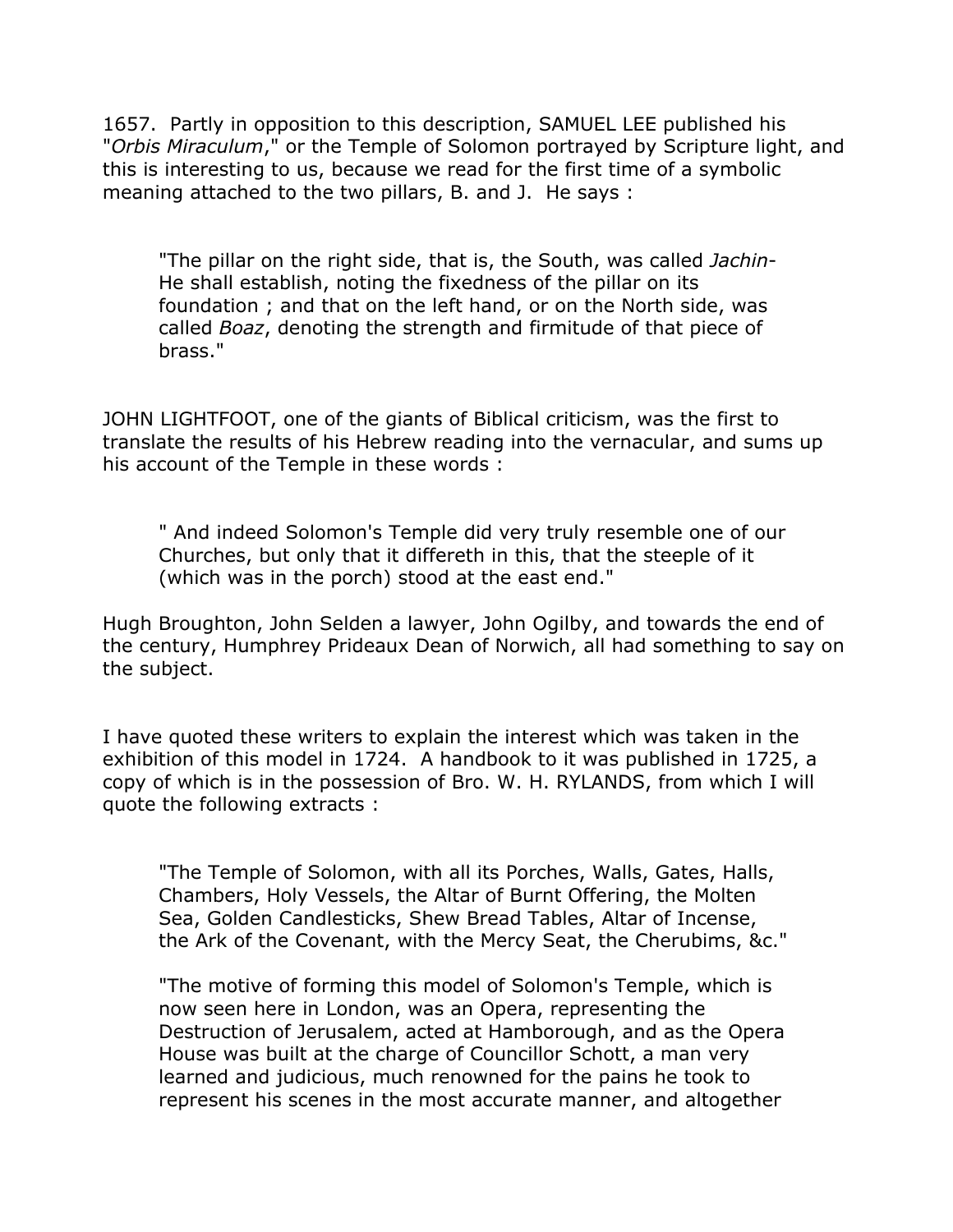to conform to antiquity. The last decoration of the beforementioned Opera, where the City of Jerusalem, together with the Temple, are represented, was brought by him to the highest degree of perfection. The project thereof was not carried on, by opinion or conceit, but according to the direction of the Scriptures, and the most authentic authors, not neglecting to consult in all points thereon, the most renowned architects and learned men then living."

You can quite understand that this Exhibition soon won its way to popular favour, and cannot have been without effect on the rank and file of Freemasons at the very time when our legends were being moulded and harmonised, and this model must have exercised a real influence in the development of our ritual.

Bro. JOHN SENEX, the publisher of the first *Book of Constitutions*, in 1723, in which year he was junior Grand Warden, also published a finely executed engraving, or plan of Jerusalem, with views of the Temple and its principal ornaments. This publication, by one of the Grand Officers, could not. fail to have extensive circulation among the Lodges. The setting of such legends as had to do with the Temple, must have been so framed as to accord with the impression left by an engraving, that might fairly be regarded as semiofficial.

We have, then, the dry bones of a legend of the death of Hiram, and the exhibition of this model as a fitting "*mise en scene*" for *the Story of the Third Degree*, but what was the *power*, whence came the *vital force* which put life into these dry bones, caused the Courts of the Temple to resound once more with the feet of moving masses of workmen, and produced the beautiful ritual, as we now have it ?

Let us turn for a moment to consider the social condition of England at the time this new ritual was promulgated. The first of the new line of Hanoverian Kings reigned on the throne, a king who knew not the language, and cared less for the people, and whose Court was presided over by two of his German mistresses. The real ruler of the kingdom was Robert Walpole, a clever, but corrupt statesman, who kept himself in power for over twenty years by bribing the House of Commons. Of the prominent statesmen of the time, the greater part were unbelievers in any form of Christianity, and distinguished for the grossness and immorality of their lives. The Church was at its lowest ebb, in that deepest darkness of the gloom which preceded the dawn of the revival by Whitfield and the Wesleys; its ministers were the most remiss in their duties and the least severe in their lives, and to talk of religion was to be laughed at.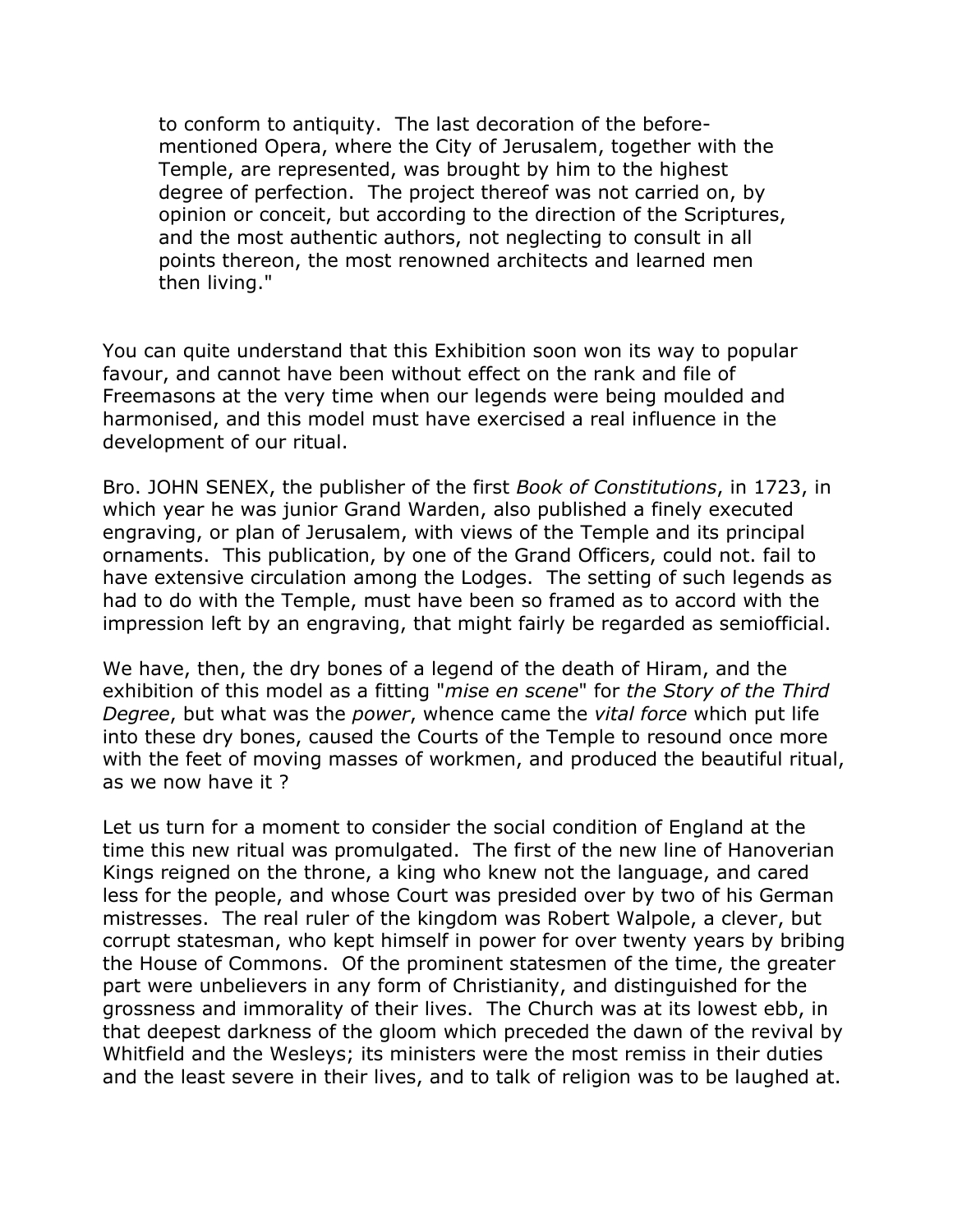The philosophy of the day was that of HOBBES and his disciples, one of whom declared the *Soul* was only a state of *nervous vibrations*, and HOBBES taught that friendship was only a sense of social utility to one another. The so-called laws of nature, such as gratitude or the love of our neighbour, were, in fact, contrary to the natural passions of man, and powerless to restrain them.

Both the high and the low were drunken and licentious, and the pictures of Hogarth, which we are inclined to look upon as caricatures, were true pictures of the life of that day. The little leaven was only to be found in the middle classes.

We can well believe, that to such an intelligent and enlightened philosopher as Desaguliers appears to have been, such a social condition must have been most repulsive.

The Landmarks of the Order are a *standing protest* against atheism for all time. The ritual of the Third Degree was an *active protest* against the irreligion and immorality of the day.

How different the teaching of our ritual from that of Lord Chesterfield in his celebrated letters to his son, written about this time, in which he instructed him in the art of seduction, as part of a polite education. Compare the philosophy of which I have spoken with "Listen to the dictates of reason, which teach you that even in this vile and perishable frame, there exists a vital and immortal principle." Contrast Death, represented as a skeleton with a scythethe avenging angel, the fell destroyer-with "the holy and inspiring hope which will enable you to trample the king of terrors beneath your feet."

Brethren, I have no documentary evidence in support of this theory, and nowadays nothing is accepted in Masonry without it; formerly the wildest fables were advanced to prove the antiquity of the Order, but "tempora mutantur," we have changed all that, and the pendulum has swung all the other way, perhaps it has swung too far; documentary evidence is not always to be relied on,-the kings of England were described in official and other documents as Kings of France long after they had lost all power in that country, and other instances could be quoted.